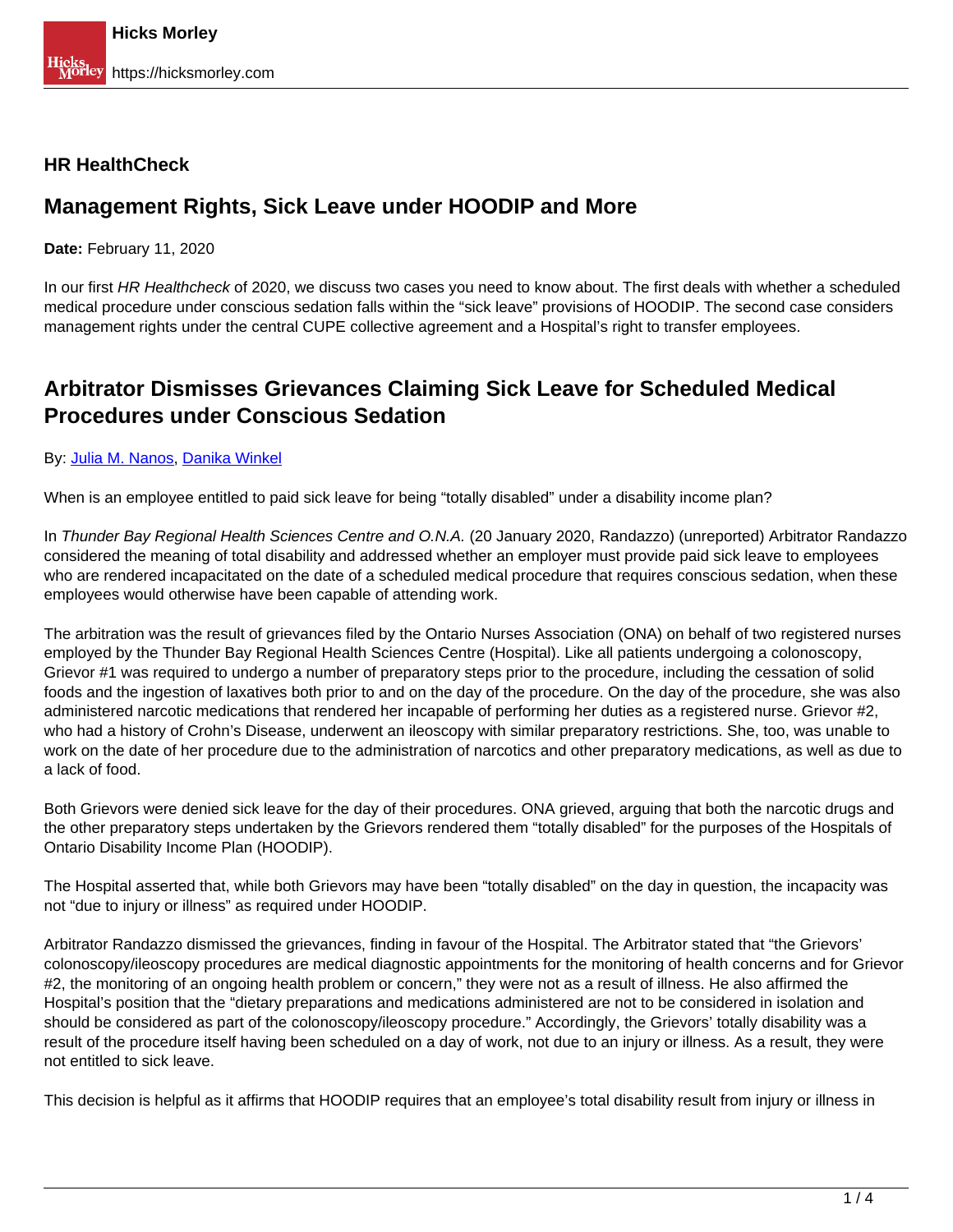order to be entitled to sick leave. In this award, the "total disability" arose from the preparatory requirements of attending and undergoing a medical diagnostic appointment, not an "illness" for the purposes of entitlement under HOODIP.

The Hospital was represented by Julia Nanos of Hicks Morley.

# **Arbitrator Affirms Management's Right to Assign Work**

#### By: Amanda P. Cohen

The recent decision of Arbitrator Fishbein in Scarborough Health Network and CUPE, Local 5852 reaffirmed management's inherent right to transfer employees and clarified the appropriate approach to interpreting the seniority provisions in Article 9.08 of the central CUPE collective agreement.

In November of 2016, the Scarborough Hospital and Rouge Valley Health System were amalgamated into Scarborough Health Network (Hospital). The new amalgamated Hospital subsequently bargained its first collective agreement with CUPE. The parties were unable to resolve a number of issues between them and went to interest arbitration before Arbitrator Gedalof, who awarded new "mobility" language that had been proposed by the Hospital. The language outlined the assignment of each employee to a home site and the ability of the Hospital to move employees from their home site to other three sites – Birchmount, General and Centenary – within the Hospital. The purpose of this language was to increase mobility between the sites post-amalgamation.

The Hospital subsequently decided to restructure a number of units within the Hospital – including centralizing its finance department. The department was previously located at different sites and the Hospital planned to move it to the Centenary site. The employees in the payroll department were provided with letters advising of this change. Further, ten of the employees were advised that the relocation would also involve some scheduled rotation among the sites. All three of the Hospital's sites are within 10 to 12 km of each other, which meant that no employee was being moved more than 12 km from their previous work location.

The Union grieved this move. It acknowledged that the new mobility language allowed the Hospital to compel an employee to travel between sites while on duty. However, CUPE argued that the language did not entitle the Hospital to change or compel the changing of an employee's "home work site." The Union argued that in the absence of such a right, the Hospital's action amounted to an "elimination of a position," which triggered the seniority rights under Article 9.08 of the collective agreement. It argued that by failing comply with Article 9.08 (e.g. by providing notice, developing a Redeployment Committee), the Hospital had violated the collective agreement. The Union also argued that the Hospital was constrained from attempting to argue that the move constituted a "reassignment" under Article 9.08(A)(b) as such a claim had not been outlined in the initial notification letters to the payroll department employees and because the preconditions for the use of the reassignment language had not been met.

The Hospital made three arguments in response. First, the transfer of employees from one location to another was a mere exercise of management rights and the provisions in Article 9.08 were not triggered. Second, the transfer does not engage the new mobility language and even if it did, the mobility language allowed the Hospital to schedule at all of its sites, including rotating scheduling among sites. Finally, even if the provisions in Article 9.08 had to be applied, the movement of the finance employees constituted a "reassignment" under Article 9.08(A)(b).

Arbitrator Fishbein adopted the reasoning of the Hospital. He started by noting that the management rights clause expressly outlined the exclusive right of management to assign and transfer employees. He also rejected the idea that the same job involving the same duties, hours and rates but moved to a "reasonably accessible nearby location" amounted to an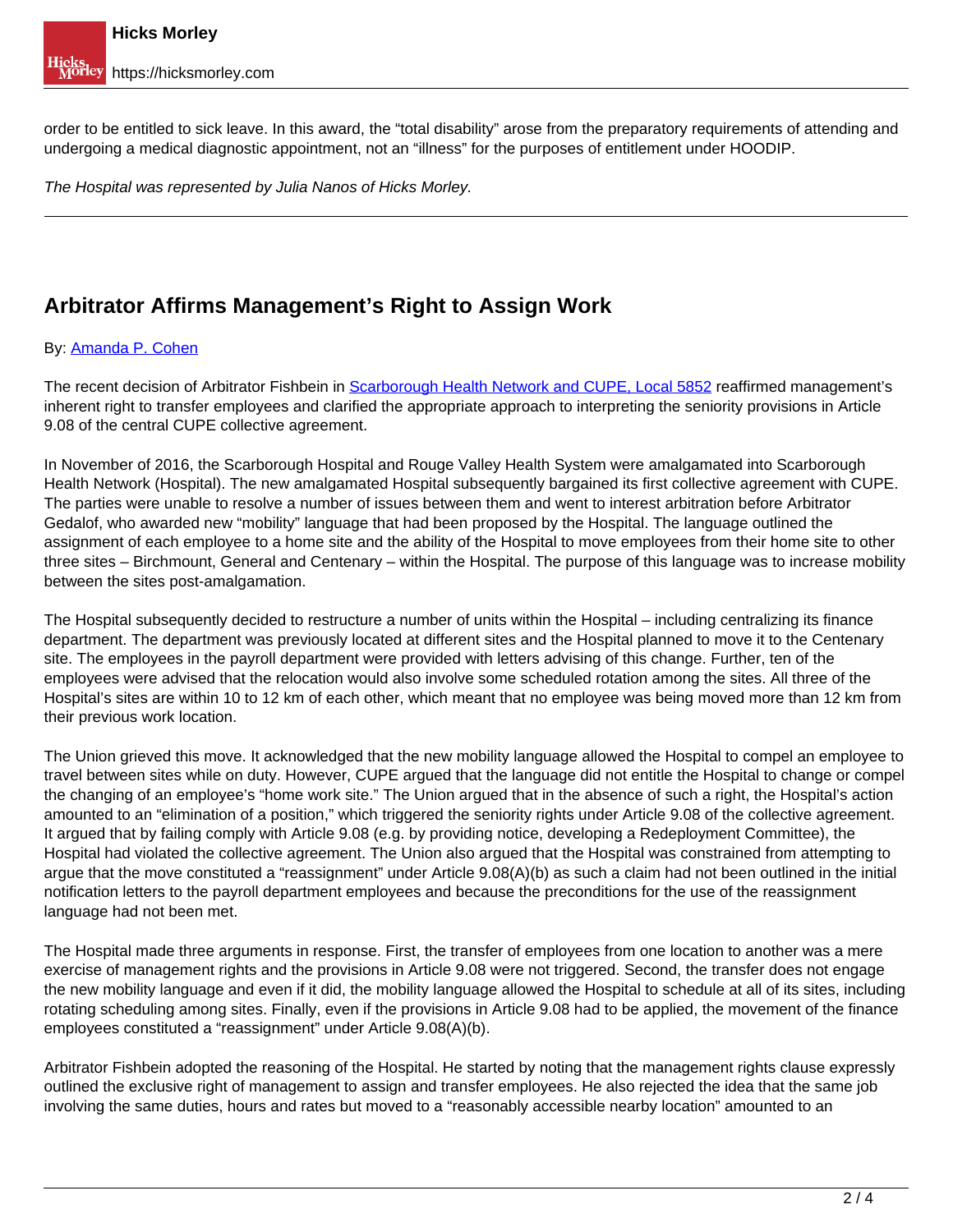elimination of the position. In making this finding Arbitrator Fishbein favoured the authorities of the Hospital, which supported the idea that there was no proprietary right to a particular work location.

Arbitrator Fishbein moved on to comment on the Hospital's new negotiated mobility language. He noted that the language specifically outlines the parties' agreement for mobility between sites. He acknowledged that the provision created a "home work site" for each employee, but found that this was not intended to restrict the Hospital's ability to relocate an employee from the employee's home site. The Arbitrator specifically concluded that "in view of the history of the mobility language, the proposals and ultimately the Gedalof award, I cannot interpret the collective agreement as the union wants – to restrict the hospital's ability to transfer employees unilaterally altogether in the face of language that was explicitly directed to grant the hospital the greater mobility rights it successfully sought in the Gedalof award."

Arbitrator Fishbein concluded by noting that even if the above were not true, he would find that the Hospital's actions fell under the reassignment language in Article 9.08(A)(b), stating that the preconditions of this provision had been followed. He also rejected the Union's argument that the Hospital was somehow restricted in relying on this language by failing to mention a reassignment or the application of Article 9.08 (A)(b) in their notification letters to the impacted employees.

The Hospital was represented by Amanda Cohen of Hicks Morley.

## **For Your Workplace, At Your Workplace: Hicks Morley's On-Site Learn-by-Doing Training Programs**

Hicks Morley delivers convenient, customized hands-on training for your employees – at your premises – on a wide variety of topics designed to help your healthcare organization minimize potential liability. Whether you are looking to train supervisors and managers about sexual harassment, educate management about new legal developments, provide broad-based information sessions for employees to raise awareness, or coach frontline HR professionals on response protocols using scenario-based exercises, let us develop a program to meet your needs.

Discover our suite of full and half-day workshops geared towards your frontline healthcare HR Professionals. These include:

### **Workplace Investigations**

Healthcare HR Professionals charged with investigating workplace incidents will learn how to:

- organize and conduct an efficient and effective investigation
- get the most (and best) information out of witnesses
- collect, use and assess evidence
- avoid claims and allegations that the investigation is flawed or biased, or breaches privacy
- best ensure that their investigation will hold up under the scrutiny of a decision-maker
- write the report and conclude the investigation.

#### **Respectful Workplace Training**

Our respectful workplace training, geared toward managers and supervisors, provides:

- an overview of the components of a respectful workplace, including statutory and other legal obligations
- an understanding of basic principles of discrimination, workplace violence, workplace harassment and sexual